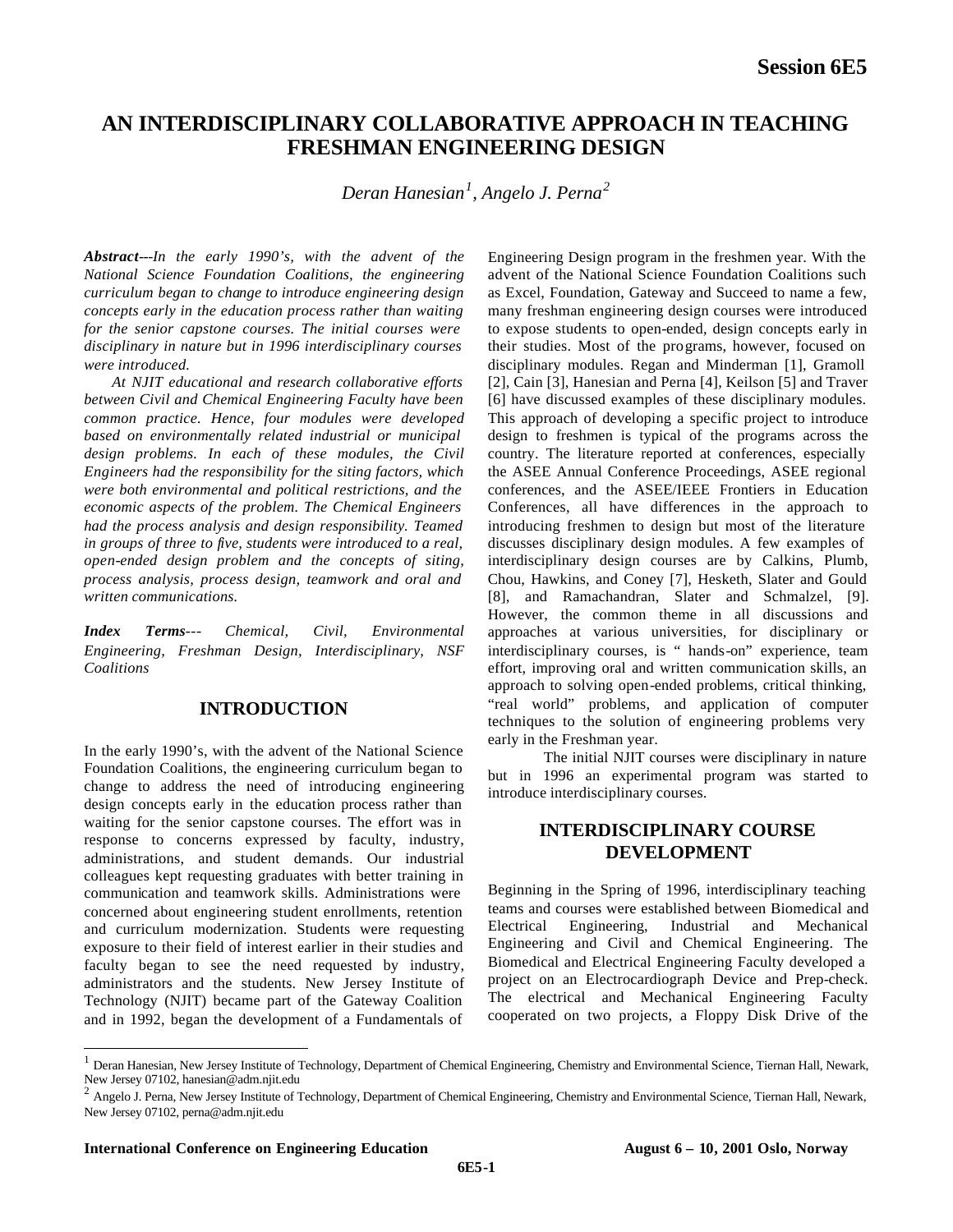Computer and a Heat Sink of the CPU Fan. The Industrial and Manufacturing Engineering Faculty and the Mechanical Engineering Faculty developed the lawn Sprinkler and StepLadder Projects. The faculty of Civil and Environmental Engineering (2) and Chemical Engineering (2) developed four interdisciplinary courses. These courses were coupled with Humanities and Computer Aided Design/Graphics components. The courses were for fourteen weeks per semester, two hours and ten minutes per week with a two hour and ten minute CAD/Graphics and software applications class. The Humanities component met three hours per week for the semester. At NJIT, for a long time, educational and research collaborative efforts between faculty from the departments of Civil and Environmental Engineering and Chemical Engineering, Chemistry and Environmental Science have been common practice. In the research area, this collaboration has led to the founding of the internationally known Hazardous Substance Management Research Center and a new undergraduate Environmental Engineering Program to augment and support the existing MS and Ph.D. programs. Therefore, when change occurred in the freshman year in order to introduce the concept of "engineering up front" through a interdisciplinary freshman engineering design course, it was only natural for faculty from these departments to collaborate in developing such interdisciplinary courses. The common area four an interdisciplinary design experience was with a focus on the environment. Four modules were developed based on an environmental related industrial or municipal design problem. The four were:

- The Siting of a Municipal Landfill in a Residential Community
- The Siting and Process Design of a Municipal Wastewater Facility
- The Siting, Process Analysis and Design of a Manufacturing Facility Using Hazardous Materials in a Residential Community (The Manufacture of Aspirin)
- The Siting of a Roadway Through a Residential Community and the Minimization of Air Pollution

In each of these modules, the Civil Engineering Faculty had the overall responsibility for the key facility siting factors, which were environmental restrictions, political restrictions, and the economic aspects of the problem. The Chemical Engineering Faculty had the process analysis and design responsibility. Students were responsible for the final site selection, environmental impact analysis and the process and plant design. Students teamed in groups of three and wrote a final report on the solution of the problem and also presented their results orally. The end result was that the students were introduced to a real, open-ended design problem and the concepts of siting, process analysis, process design, teamwork and oral and written communications.

#### **THE SITING OF A MUNICIPAL LANDFILL IN A RESIDENTIAL COMMUNITY**

In the Spring of 1996, "The Siting of a Municipal Landfill in a Residential Community" was developed [10]. There were 12 students in the class, who worked in teams of four each. The design problem was to site a municipal landfill for a community, consisting of 45,000 households of typical average size (three people per household). The design criteria provided were twenty (20) pounds per day of refuse generated for each household, a landfill life of twenty (20) years with maximum lift height of twenty (20) feet, using compactor trucks of 28,000 pounds capacity and with two (2) pickups per week. Site visitations were made to the Gloucester County Landfill, Hackensack Meadowlands landfill and the Development Commission Landfill. Site analysis was to be done for both no recycle and recycle scenarios. Using a United States Geological Survey (USGS) quadrangle map, each team of students was required to investigate three to five potential sites of their choosing. From these sites, they had to select the best site, investigate the cost of site development and consider the environmental, political and social restrictions. The culmination of the course was a written team report detailing their considerations and recommendations to address the design problem followed by an oral presentation to their classmates and the faculty.

## **THE SITING AND PROCESS DESIGN OF A MUNICIPAL WASTEWATER FACILITY**

This module focused on the siting and process design of a municipal wastewater facility [11, 12]. There were 18 students in the course. The Civil and Environmental Engineering Faculty guided the students, divided into groups of four, through the siting considerations of the design while the Chemical Engineering Faculty focused on the process design considerations and the process cost estimation. The facility was to serve 45,000 households with an average of three people per household, and a per capita water consumption of 80 gallons per day. The plant was to be located between the south branch of the Raritan River and Highway 202 in the Township of Branchburg, New Jersey. The influent stream had a  $BOD<sub>5</sub>$  if 250 mg/L and suspended solids of 250mg/L, while the effluent stream could not exceed a BOD<sub>5</sub> of  $\mathfrak{D}$  mg/L and suspended solids of 30 mg/L. As part of the course, the students were taken on a field trip to the Passaic Valley Sewerage Commissioners wastewater treatment facility in Newark, New Jersey. This facility serves a 100 square mile area in Northern New Jersey and has a capacity of 330 million gallons per day. It services 36 municipalities with a population of 1.3 million and discharges the treated effluent into New York Harbor. This 156 acre plant is the largest wastewater treatment facility in the Eastern United States and processes about one fourth of the wastewater generated in New Jersey.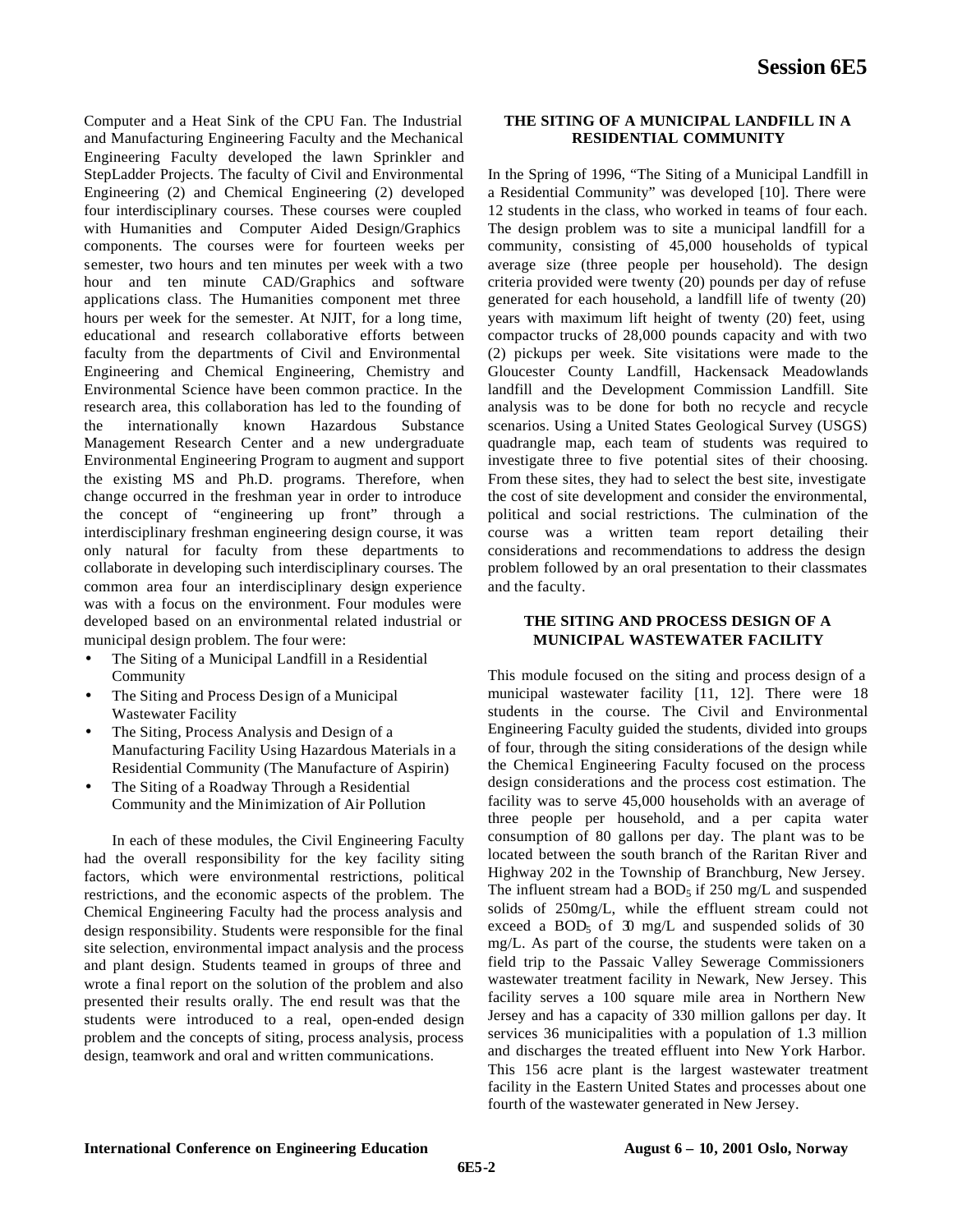With this background the students were given a simplified process flow sheet and told to site and design the facility. The Civil and Environmental Faculty worked with the student groups on:

- Siting considerations (zoning, soil)
- Field reconnaissance trips to the proposed site area (photos)
- Environmental restrictions and regulations on the sites
- Political constraints on the sites (historical value, "not in my backyard" problem, etc.)

Economic aspects of the proposed sites (property values)

Site evaluation and selection

The Chemical Engineering Faculty guided the students on the process design aspects of the facility based on Sundstrom's [13] textbook. The analysis included:

- Process flow sheets of the primary and secondary treatment
- Definitions used in the design of wastewater treatment
- Discussion of the simplified flow sheet
- Material balances for the process units
	- Flow rates
	- Composition of streams
	- Size and the number of the process units needed
- Plant cost analysis
	- Plant construction cost
	- Annual operating and maintenance cost

The students were encouraged to seek help from local government agencies and after careful consideration of all factors; the student groups located three to five potential sites and made a final recommendation based upon all of the factors cited. Two of the four groups picked identical sites while the other two groups picked different sites.

Simultaneously, the students performed the necessary material balance calculations, determined the size and number of process units and performed the process cost analysis. Students relied on Sundstrom and Klei [13] for the process calculations, Kawamura [14] and the Engineering News Record Index for process cost analysis and inflationary effects, and the Water Environment Federation, American Society of Civil Engineers (ASCE) for equipment size determination [15].

The student's results varied for the wastewater process design. The plant cost estimates for the four groups ranged from \$ 6.0 to \$ 7.6 million. Operating and Maintenance costs ranged from \$ 450,000 to \$ 500,000 per year and the facility size was about 30 to 35 acres. Overall the students felt that the project required to much work for the credits given, but they enjoyed the effort, especially the team approach to the problem and the very close student-faculty interaction that was needed to solve this problem. Based on the experiences in teaching this course, a workbook [12] was developed to aid the students perform the complex material balances, which normally are taught to Chemical Engineering students in the sophomore year.

## **THE SITING, PROCESS ANALYSIS AND DESIGN OF A MANUFACTURING FACILITY USING HAZARDOUS MATERIALS IN A RESIDENTIAL COMMUNITY (THE MANUFACTURE OF ASPIRIN)**

In the Spring of 1997, the Civil and Environmental and Chemical Engineering Faculties developed a meaningful, interdisciplinary course with an environmental approach, the design and siting of a hazardous substance manufacturing facility in a residential community based on the production of aspirin [16, 17]. The interdisciplinary team gave five lectures on an introduction to the course, the siting of the facility, the aspirin manufacturing industry, soil conditions, cost estimation and finally effective written and oral communication. The 20 students were divided into groups of five each.

Various health hazards were discussed by the Civil and Environmental Engineering Faculty and the Toxic Substances Control Act of 1976, Resources Conservation Recovery Act (RCRA), Emergency Planning and Community Right to Know Act of 1986, Hazardous Materials Transportation Act (HMTA) of 1975 were presented to the students for background information. Definitions of hazardous waste, F waste (hazardous waste from a non-specific source), K waste (hazardous waste from a specific source), and U/P waste (commercial chemical product) were discussed. In addition, planning, project feasibility, funding, and the usual site determination considerations previously discussed were reviewed. The students were encouraged to visit the sites of the planned facility in Somerset County, New Jersey and speak to government officials. The students again determined three possible sites and recommended the best site. Two of the groups picked sites in Hillsborough, New Jersey near Route 206 and two groups picked sites near the Hunterdon County and Somerset County boundary near Route 202.

The Chemical Engineering Faculty took the students on a field trip to the Hoffman-LaRoche Pharmaceutical plant in Nutley, New Jersey to gain a visual knowledge of a chemical manufacturing facility. The students were given an introduction to the problem, presented the history of aspirin manufacture and were shown a background film. The manufacture of aspirin was from a two step process to make Salicylic Acid from Phenol and Acetyl Salicylic Acid using Acetic Anhydride based on the Kolbe-Schmitt synthesis process.

The students were asked to determine the growth of U.S. population, growth of U.S. Aspirin production, make an estimate of the aspirin needed in the year of 2007AD, estimate the market share that can be captured and hence, determine the design production capacity of the plant. Students were asked to identify all health hazards from the chemicals used in the process using the Material Safety Data Sheets available on the Computer. Mass balance calculations were made to determine the quantities of all products and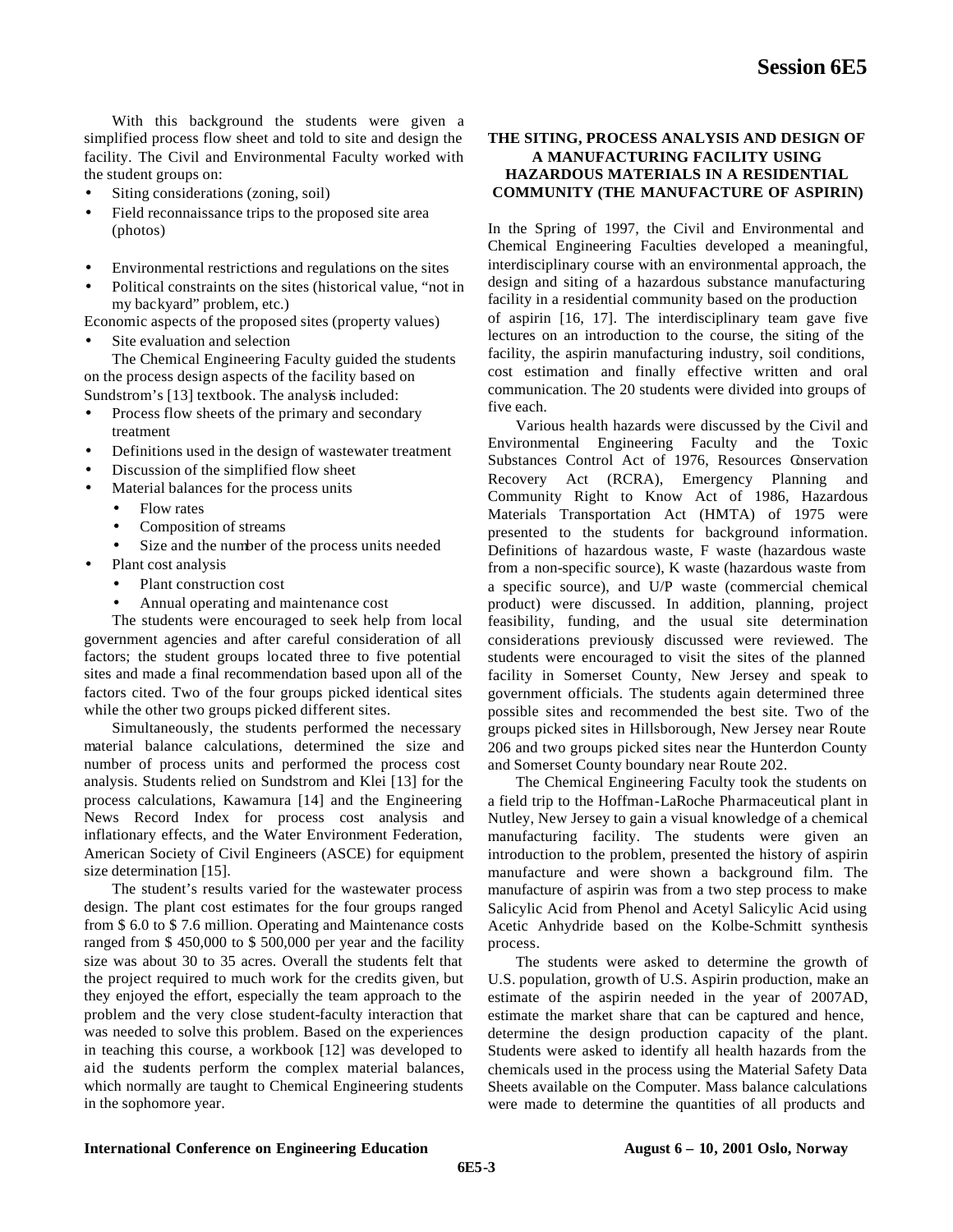by-products formed and of all raw materials required assuming a 100 per cent conversion and a 95 per cent yield in each step of the process Waste streams were specified along with suggested disposal methods. Finally, they were guided into the concepts of pollution prevention in chemical process design. Their results were presented in both written and oral reports. The reports included the background, history, hazardous materials, health, environmental, political, economic restrictions, site evaluations and final site recommendations. Also included were the chemistry of aspirin manufacture using the Kolbe-Schmitt synthesis, process flow sheets, block diagrams, material balances, U. S. population growth, U. S. aspirin production growth, estimate of aspirin needs in the year 2007 AD, estimate of plant production capacity, stream specifications, waste disposal methods, and pollution prevention recommendations.

The students enjoyed working on the project and disliked making an oral presentation. However, their oral presentations were excellent. The written report required a great deal of effort by both the students and the faculty. The initial offering of the course led to the development of a workbook [17] to guide the students through the project calculations. They felt that they gained a good insight into the real engineering profession.

# **THE SITING OF A ROADWAY THROUGH A RESIDENTIAL COMMUNITY AND THE MINIMIZATION OF AIR POLLUTION**

In the Spring of 1997, a fourteen-week course was developed to study the siting of a roadway through a residential community with the minimization of air pollution from carbon monoxide. This class met for two hours and fifty-five minutes and involved nineteen students who were divided into groups of four or five. Student teams were presented with the problem of developing a four-lane expressway, two lanes in each direction, to connect two major highways. The connecting highway was to be located between Highway 22 and Highway 202 at the Hunterdon County and Somerset County boundary in Branchburg, New Jersey. The actual highway route was to be selected based upon consideration of land cost, social, political, and environmental impacts. Each group was assigned a different peak hour vehicle rate, which ranged from 1200 to 2000 vehicles per hour. The speeds that had to be maintained were 55 miles per hour maximum on the main highway lanes and 15 miles per hour at the highway ramps. Air pollution levels (i.e. carbon monoxide concentration levels) were determined by using the software program, CAL3QHC [XX], which allows calculation of carbon monoxide and particulate matter from auto exhausts within the proximity of the roadway.

In each study, a USGS quadrangle map, soil information (prepared by the Soil Conservation Service, US Department of Agriculture), and other information regarding site selection criteria, engineering cost figures and projected highway traffic volumes were provided to each group. The Civil and Environmental Engineering Faculty worked very closely with the students on these aspects of the problem. In addition, they discussed the NEPA (National Environmental Policy Act), and the contents associated with environmental impact statements as developed under the NEPA Act. The faculty showed the students how to use the software, CAL3QHC and Mobile 5a, which was made available through the United States Environmental Protection Agency.

The Chemical Engineering Faculty worked closely with the students on the air pollution aspects of the problem. They discussed the history of air pollution and the diesel engines and gasoline engines used in automobiles and other vehicles. The historic factors and the resulting major legislation were also discussed. Information on the chemistry of combustion and photochemical smog was presented. Dispersion aspects of the problem caused by wind, turbulence, lapse rates and atmosphere stability, and topography were discussed. Finally, material on health problems caused by specific air pollutants and the Ambient Air Quality Standards for these pollutants was presented.

The students developed a profile of carbon monoxide and particulate generation associate with the highway traffic as a function of average speed, varying traffic flow rates, different times, varying wind speeds, and directions, varying distances from the receptors to the highway, varying atmospheric mixing heights and varying ambient temperature conditions. The intent of this analysis was to allow the students to appreciate that the analysis of present and projected air quality impacts on a particular area of study id a dynamic process and an open-ended problem depending upon the variables used. The student groups isolated possible sites and finally chose one. All of the groups recommended similar but different routes. They presented their results in a comprehensive written report and made an oral presentation to the faculty and students in the class.

## **CONCLUSIONS**

In all of these four modules, the students

- were impressed with the course
- enjoyed the experience
- enjoyed the team effort

but they complained about "to much work" and objected to being forced to take a course in an area not of their choice.

The faculty enjoyed the challenge of taking a complex problem and simplifying it for comprehension by freshmen. They also enjoyed working with students whom they may never teach again, but having the students constantly seeking them out for advice in the upper class years. One important lesson was learned by the faculty and that is that student reaction to the courses is very highly related to the instructor. Only the best instructors in a